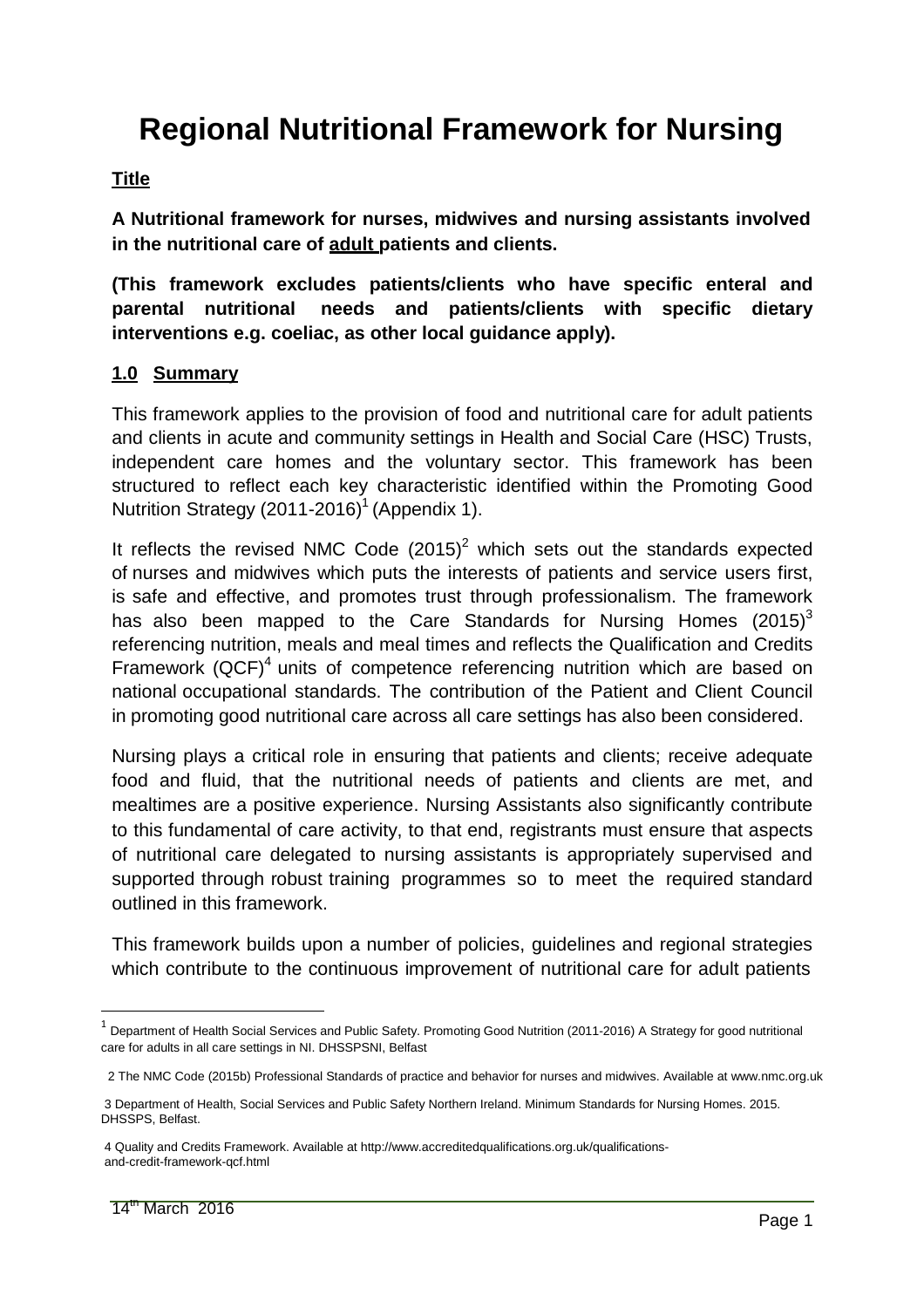and clients. It defines the processes necessary for successful delivery of good nutritional care, reflecting a person centered culture within the care environment where food and the patient experience of nutrition, are fundamental to holistic care provision.

# **2.0 Background**

The Promoting Good Nutrition Strategy (PGN) (DHSSPS 2011) is designed to build on the "Get your 10 a day" standards and applies across all Health and Social Care settings in Northern Ireland (NI). Promoting good nutrition is everyone's business and the success of PGN requires local implementation mechanisms to be in place.

It has been estimated that at any one time more than 3 million people in the United Kingdom (UK) are at risk of malnutrition (Elia 2007)<sup>5</sup>.

Malnutrition affects 20% of adults on admission to hospital within NI and 29% of patients admitted to hospital within NI are in a state of under-nutrition (Elia 2007) It is important to ensure the nutritional status of patients is adequately assessed, screened and managed in all care settings including the patients/clients own home. Malnutrition is not just an acute settings issue. In 2007 BAPEN<sup>6</sup> estimated that there were 3 million people malnourished in the UK, 93% of whom are in the community. This represents 5% of the population and this incidence increases to 14% for those over 65 years of age.

## **3.0 Malnutrition Definition**

Malnutrition is defined as 'a state of nutrition in which a deficiency, excess or imbalance of energy, protein and other nutrients causes measurable adverse effects on tissue/body form (body, shape, size and composition) and function, and clinical outcome' (Elia 2000)<sup>7</sup>.

# **4.0 Corporate Responsibility**

Corporately there is a requirement to ensure robust accountability and governance arrangements for effective nutritional care are in place across organisations. This is further demonstrated through the implementation of key performance indicators by

<sup>&</sup>lt;sup>5</sup>. Elia M. Russell CA (2007) Nutrition Screening Survey in the UK in 2007. 2008. Available from http://www.bapen.org.uk/pdfs/nsw/nsw07\_report.pdf.

 $^6$  BAPEN (2007) The British Association of Parenteral and Enteral Nutrition), London, UK.

 $<sup>7</sup>$  Elia M (2000) Detection and management of under nutrition in the community. A report</sup> by the Malnutrition Advisory Group (a standing committee of The British Association of Parenteral and Enteral Nutrition), London,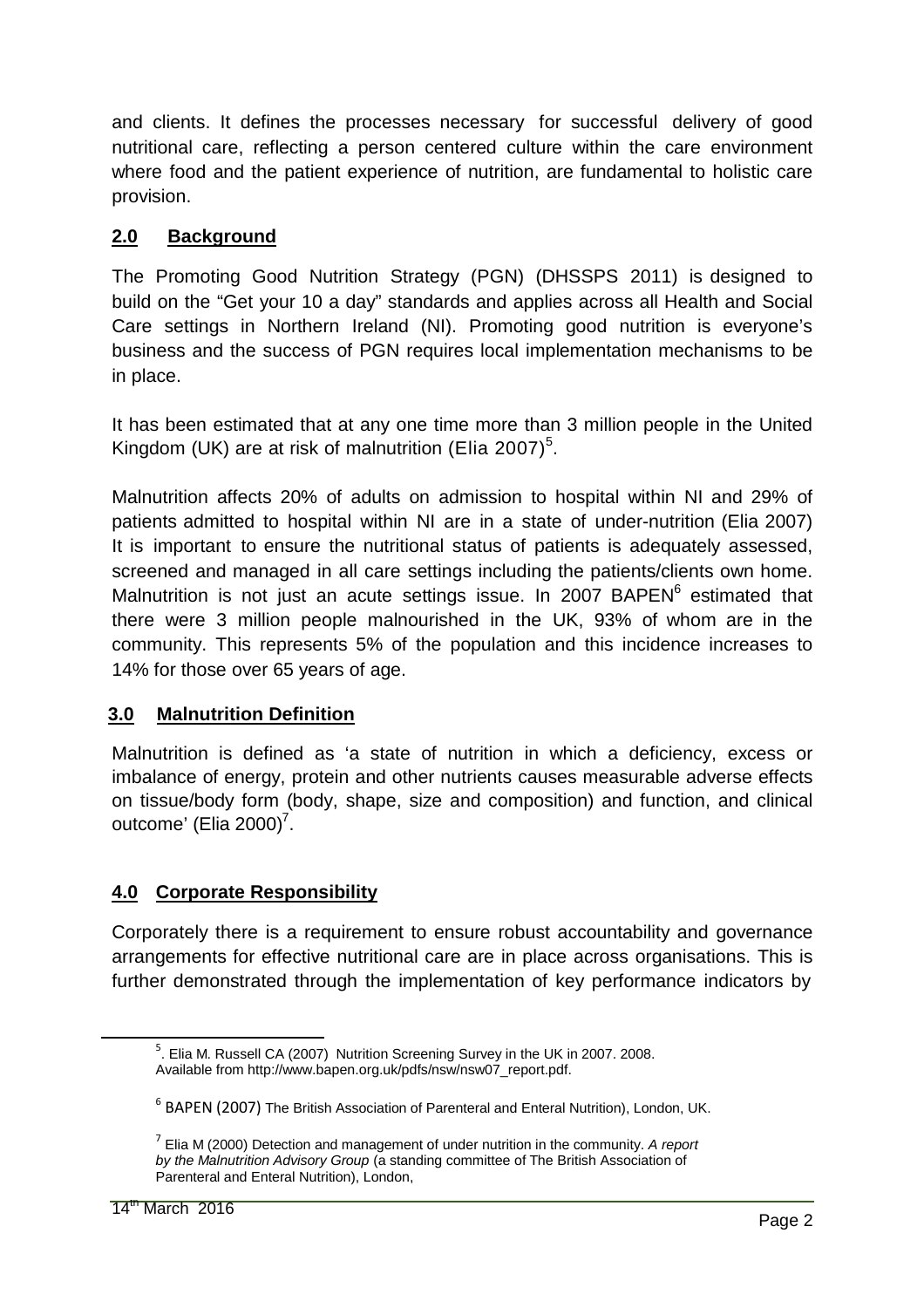the Chief Nursing Officer applied to measure and monitor nurses contribution to the patient experience of nutritional care.

## **4.1 Nursing Responsibility in Nutritional Care**

It is the responsibility of the registered nurse to include the following in their holistic provision of Nutritional Care to patients/clients:

- **EXECUTE:** Assessment and Screening
- $\triangleright$  Care Planning and Review
- $\triangleright$  Recording
- $\triangleright$  Referral
- Person Centred Care Patient Experience
- $\triangleright$  Training and Education
- $\triangleright$  Monitoring and Accountability

#### **4.2 Assessment and Screening**

- 4.2.1 It is the duty of care for the registered nurse to ensure that within different health care settings, nutritional screening is undertaken as outlined within the PGN strategy. The registered nurse needs to ensure the outcomes of the nutritional screening assessment and the associated care plan devised are clearly documented within the individual patient records.
- 4.2.2  $MUST<sup>8</sup>$  can be used to assess and screen patients/clients nutritional risk. Where height and weight are not obtainable, a range of alternative measures and subjective criteria can be applied. Mid Upper Arm Circumference (MUAC) may be used to estimate BMI category in order to support the overall impression of the patients /clients nutritional risk.
- 4.2.3 Nutritional Screening is to be repeated according to recommendations of the screening tool being used and in-line with the DHSSPS PGN strategy. The outcome of which is to be recorded in the patients/clients records.
- 4.2.4 As with the application of all assessment tools, it is important that the registered nurse does not ignore her/his professional judgment and consideration is given to other presenting variables in the patient/client assessment process.

<sup>&</sup>lt;sup>8</sup> Malnutrition Universal Screening Tool (MUST) Available at

http://www.nipec.hscni.net/Image/SitePDFS/DHSSPSPGNGuidanceandResourcesNov13.pdf<br>14'' March 2016 Page 3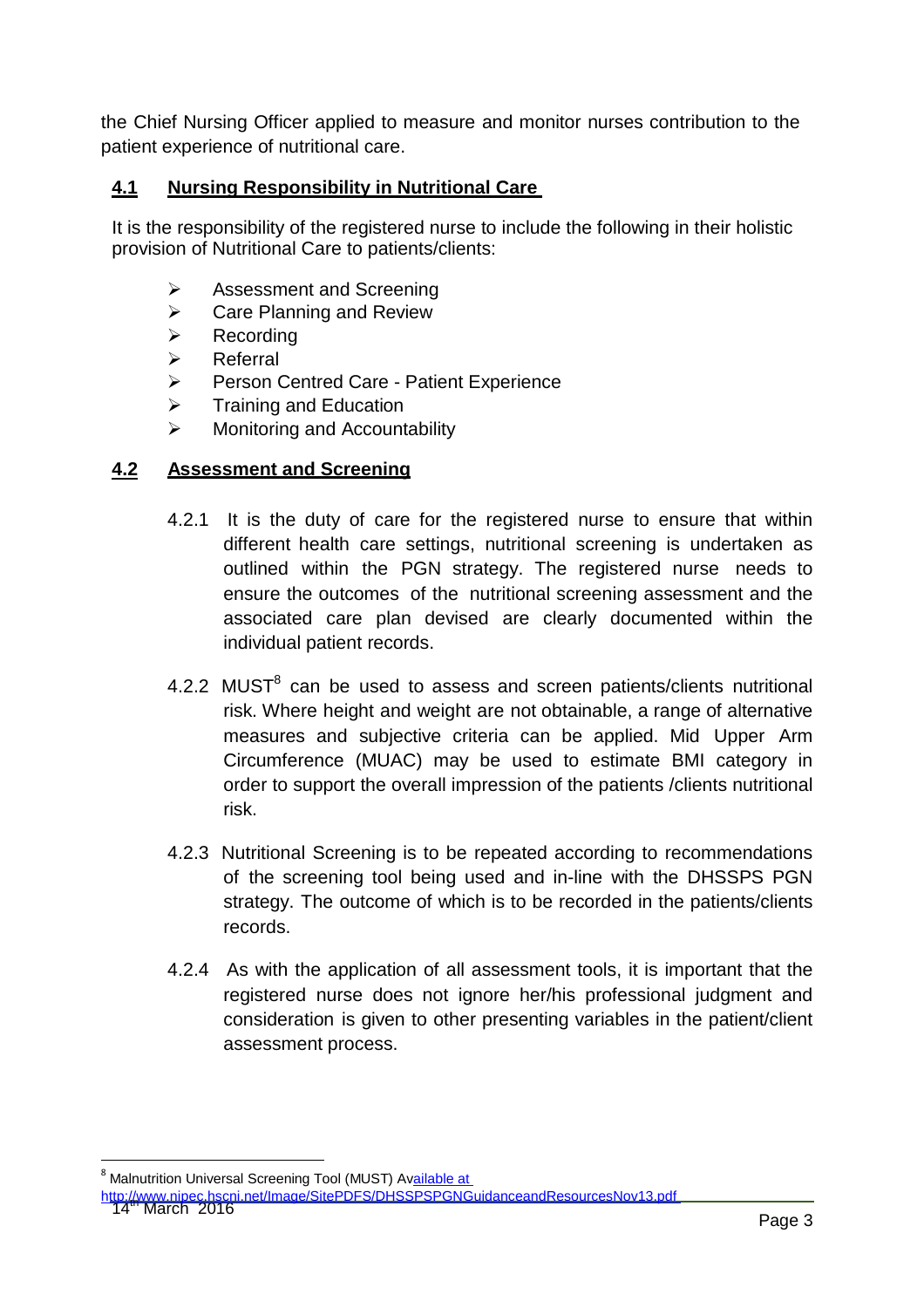### **4.3 Care Planning and Review**

- 4.3.1 It is the responsibility of the registered nurse to develop a plan of care for patient/clients who have an identified nutritional need. Person centred care plans are a means of evidencing and ensuring that the patient/client (and their carer if appropriate) actively engage in their plan of care. All nutritionally "at risk" patients will have a nutritional care plan that is communicated, implemented, monitored and reviewed (BAPEN 2003)<sup>9</sup>.
- 4.3.2 The patient's MUST score should be communicated as the individual transfers across care settings to ensure their individualised nutrition care plan is maintained.
- 4.3.3 Robust systems should be in place to ensure that patients/clients who require assistance with eating and drinking are clearly identified through the care planning process. Patient/client dignity and privacy must be maintained if identifiers such as the "plate model" are displayed.
- 4.3.4 Patients/clients should be invited to share their opinion on their food as part of their plan of care.

## **4.4 Recording**

- 4.4.1 The registered nurse must ensure that all food and fluid intake is monitored and recorded in the relevant food record and fluid balance charts if this forms part of their planned care and in accordance with actions resulting in use of the MUST.
- 4.4.2 Any relevant variances to the care plan must be noted clearly in the nursing documentation and corrective action taken noted in the nursing documentation.
- 4.4.3 Where assistance with eating or documentation of food/fluid intake is delegated to another nurse or support worker/assistant (or carer if appropriate), the delegating registered nurse must be assured that the delegatee has the necessary training to undertake same effectively.
- 4.4.4 Reporting mechanisms must be in place, thus facilitating comprehensive feedback regarding the patient/clients nutritional intake.

## **4.5 Referral**

4.5.1 Depending on specific patient needs identified during/following

http://www.bapen.org.uk/<br>14 March 2016 Page 4 <sup>9</sup> BAPEN (2003) Development and use of the Malnutrition Universal Screening Tool ('MUST') for adults. Available at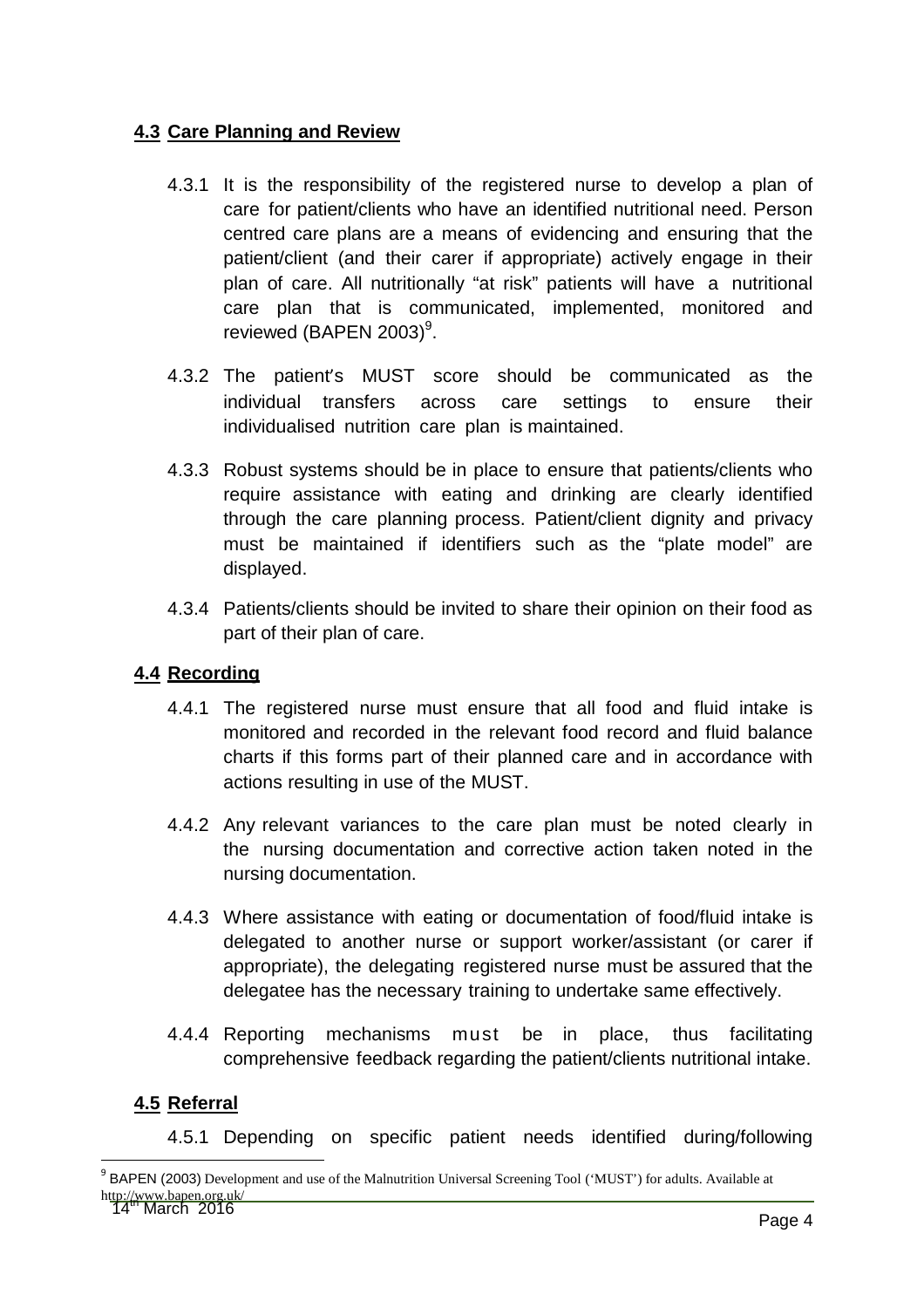nutritional screening, it may be necessary for the registered nurse to make a timely referral to another health care professional such as the Nutrition and Dietetics, Speech & Language or Occupational Therapy services. This referral must be clearly recorded within the patient's care plan.

- 4.5.2 It is the registered nurses responsibility to ensure that where a dietary prescription has been recommended by another professional for example speech and language therapy /dietician, that this dietary prescription is accurately followed and administered to the patient as prescribed. (NPSA, 2012).<sup>10</sup> When assistance with eating is a delegated duty, all nutritional care patient/client specific information must be shared. At NO point should attempts be made to adapt an alternative meal to match the dietary prescription.
- 4.5.3 As a multidisciplinary approach is necessary to ensure patients are supported in achieving their optimal nutritional status, the nutrition care plan must reflect any recommendation from other disciplines and requires continuous review, until agreed outcomes are achieved.

#### **4.6 Person Centred Care - Patient Experience**

- 4.6.1 Following nutritional assessment, patients/ clients should be offered/ receive the recommended food and fluids. This may include fortified foods/ fluids and / or nutritional supplements as recommended by Dietitians/ Doctor or as per local policy/ guidelines.
- 4.6.2 Within the care planning process, the patient/ client preferences for foods are identified, recorded and arranged as necessary, particularly where this is influenced by allergies, religion, culture and ethnicity.
- 4.6.3 Patients/clients should be afforded the opportunity to attend to their personal comfort needs including toileting and access to hand hygiene facilities as required.
- 4.6.4 In in-patient facilities protected mealtimes for patients/clients should be adhered to. It is expected visiting times will be restricted to nonmealtimes and only in special circumstances, with prior agreement, will carers assist their family members with eating and drinking needs.
- 4.6.5 Appropriately trained staff should be available to assist patients/clients with eating and ensure an environment conducive to eating and free from unnecessary disturbances such as cleaning, clinical /diagnostic

د المستقل المستقل المستقل المستقل المستقل المستقل المستقل المستقل المستقل المستقل المستقل المستقل المستقل المس<br>Page 5 <sup>10</sup> NPSA, (2012) Dysphagia Diet Food Texture Descriptors Available at http://www.nrls.npsa.nhs.uk/resources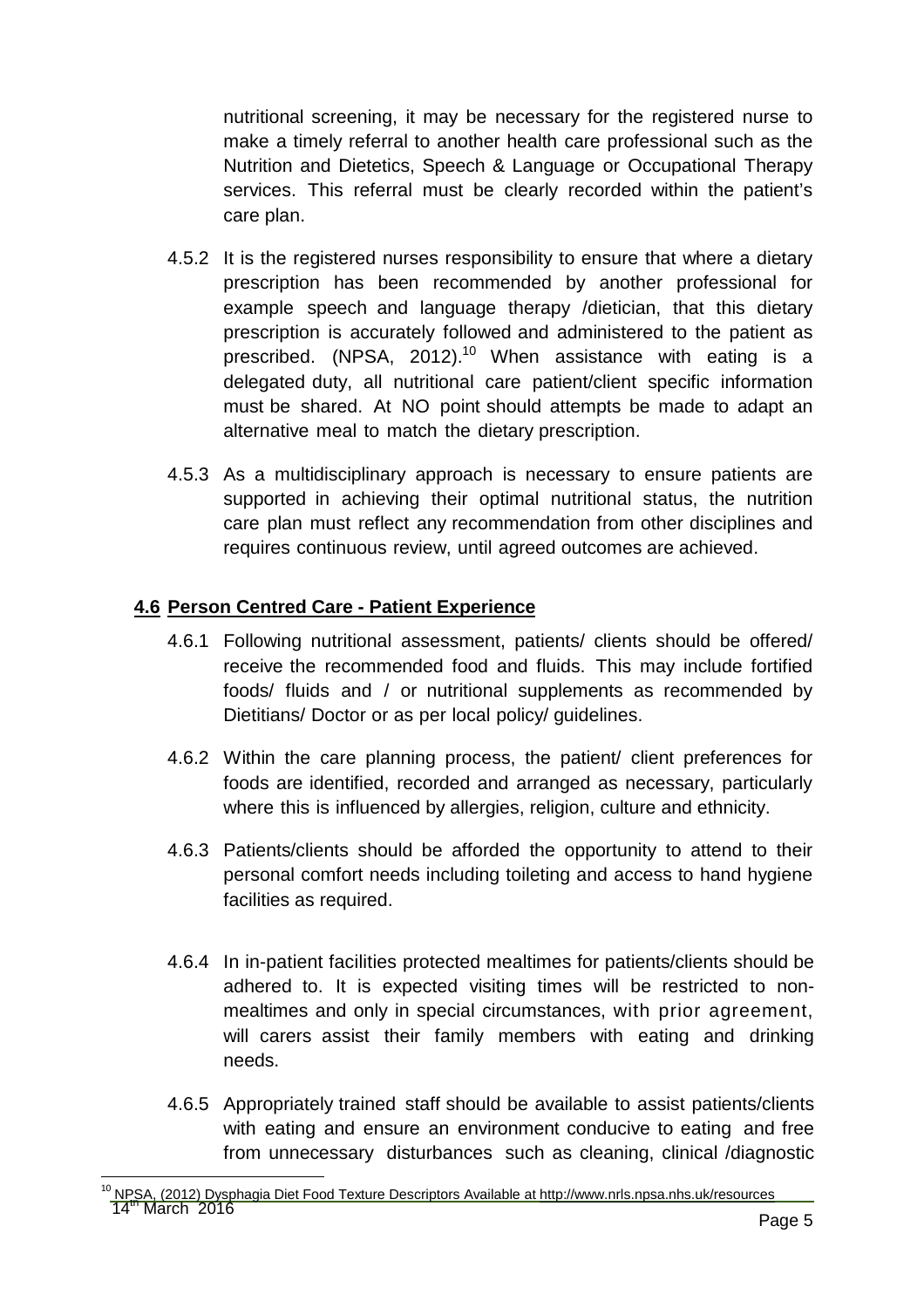investigations and ward rounds.

- 4.6.6 Where a meal is not received at an appropriate time, is interrupted or missed for whatever reason, it is the registered nurses responsibility to ensure a replacement meal can be accessed and noted in the relevant food documentation. Equally, repeated mealtime interruptions should be addressed at local level.
- 4.6.7 All aspects of patient safety in the hygienic preparation, delivery and presentation of food by nursing and others are fully considered with catering colleagues.
- 4.6.8 Any relevant instruction to another organisation or relevant carer in the discharge process should be clearly communicated verbally and in written form and documented in the patients/clients notes.

## **4.7 Training and Education**

- 4.7.1 The regional PGN Strategy and other resources (BAPEN, NICE, Local Policy, Local Guidelines) should be accessed and locally utilised for training purposes and to reinforce planning nutritional care for and with patients/clients.
- 4.7.2 All registered nurses and nursing assistant staff will receive nutritional awareness training at their departmental induction.
- 4.7.3 Any additional aspects of nutritional training will be delivered according to local need relevant to the care setting.
- 4.7.4 It is recommended that any in-house training to registered nurses and support staff is delivered compositely between nursing and dietetics staff and is guided by the NIPEC Quality Assurance for in-house teaching requirements $11$

## **4.8 Monitoring and Accountability**

- 4.8.1 The registered nurse is accountable for the nutritional care of his/her patient/client and must ensure all staff including support staff are aware of the nutritionally "at risk "patients.
- 4.8.2 Compliance by Trusts in Evidencing Care: Key Performance Indicators for Nursing and Midwifery<sup>12</sup> reflects the Trusts contribution

<sup>&</sup>lt;sup>11</sup> In-House Teaching Quality Assurance Process Self - Assessment Tool http://www.nipec.hscni.net/InHouseTeaching.aspx

<sup>&</sup>lt;sup>12</sup> Evidencing Care: Regional Nursing Key Performance Indicators Available at http://www.nipec.hscni.net/MainEvidencingCare.aspx